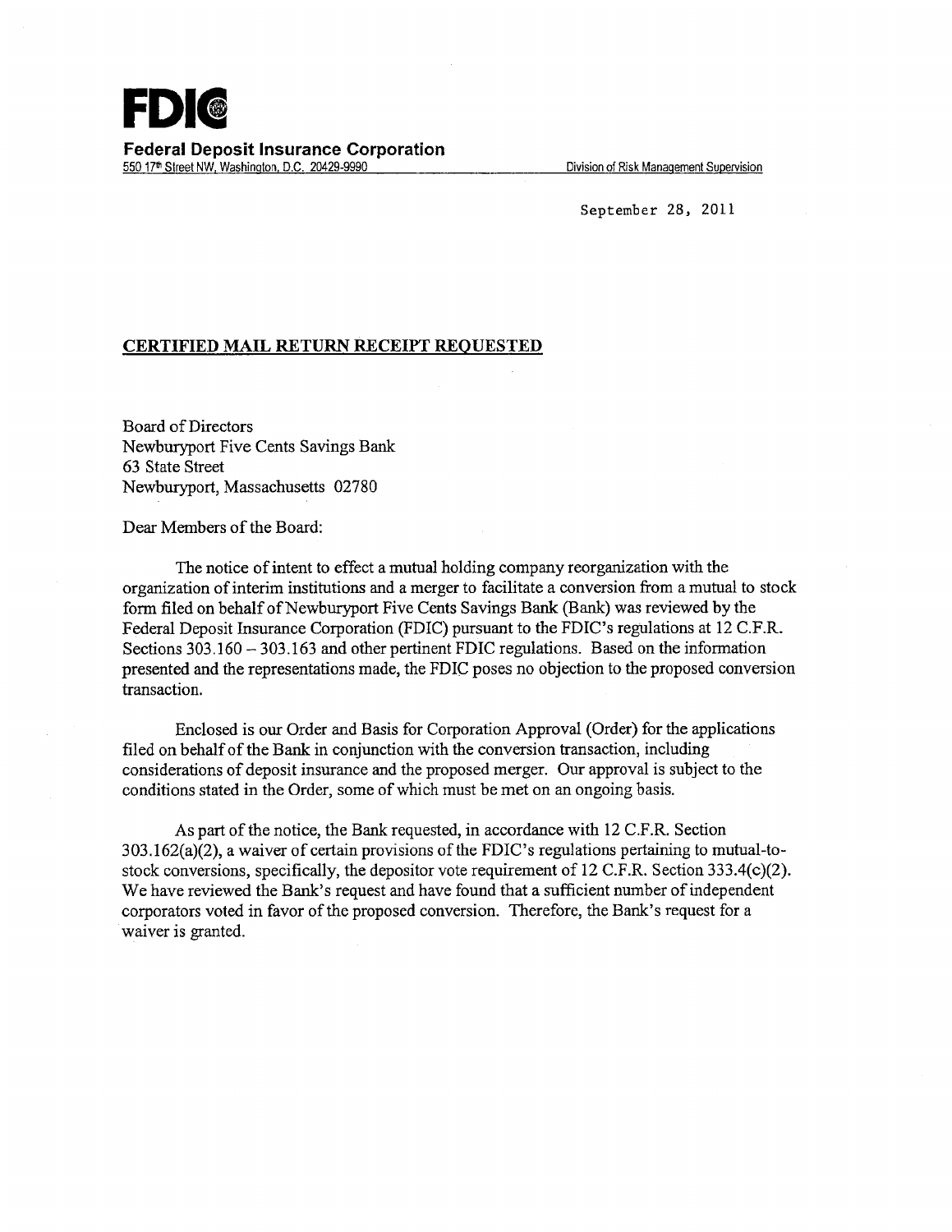Board of Directors Newburyport Five Cents Savings Bank Page 2

Please notify the Boston Area Office in writing when the proposed transaction has been consummated. If an extension of the time limit included in the Order is required, a letter requesting a specific extension of the limitation, and the reasons for the extension, should be submitted to the Boston Area Office.

Sincerely,

# **/S/**

hristopher J. Spoth Senior Deputy Director

#### Enclosure

cc: Kent M. Krudys Luse Gorman Pomerenk & Schick *5335* Wisconsin Avenue, NW Suite 780 Washington, D.C. 20015-2035

> David J. Cotney - Commissioner Massachusetts Division of Banks 1000 Washington Street  $10<sup>th</sup>$  Floor Boston, Massachusetts 02118

Maureen B. Savage - Vice President Federal Reserve Bank of Boston 600 Atlantic Avenue H-3 Boston, Massachusetts 02210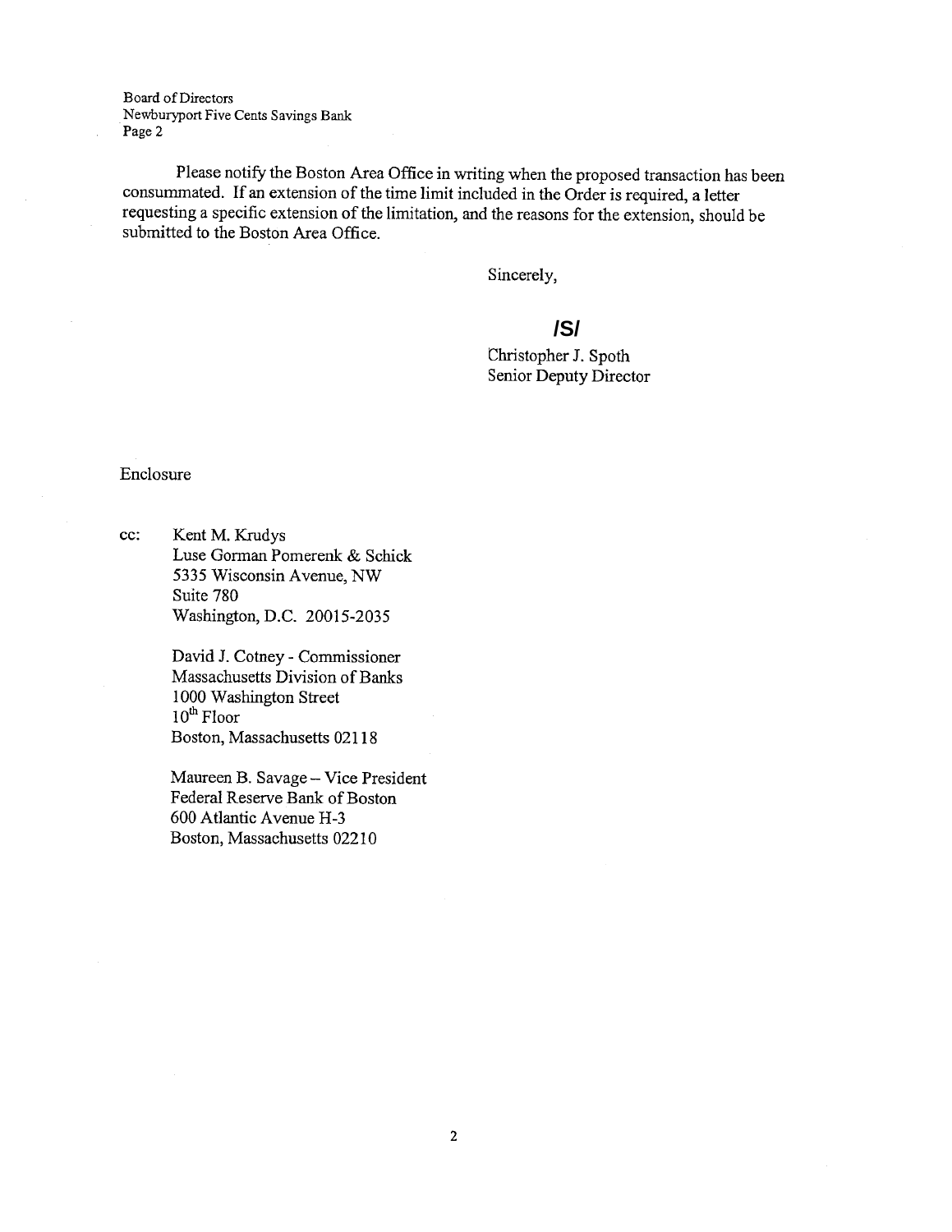### **FEDERAL DEPOSIT** INSURANCE **CORPORATION**

Newburyport Five Cents Savings Bank Newburyport, Essex County, Massachusetts

Application for Federal Deposit Insurance and Consent to Merge

### **ORDER AND** BASIS **FOR CORPORATION APPROVAL**

Pursuant to Section 5 and Section 18(c) and other provisions of the Federal Deposit Insurance (FDI) Act, an application has been filed on behalf of Newburyport Five Cents Savings Bank, Newburyport, Massachusetts (Mutual Institution), currently a state-chartered, mutually-owned Deposit Insurance Fund (DIF) member with total resources of \$629,139,000 and total deposits of \$455,862,000 as of June 30, 2011, for the FDIC's consent to merge with Newburyport Interim Stock Bank, Newburyport, Massachusetts, a proposed new interim, state-chartered stock bank. In addition, applications have been filed for federal deposit insurance for an interim Massachusetts-chartered mutual savings bank (a *de novo* mutual savings bank to be subsequently organized into a mutual holding company) and an interim Massachusetts-chartered stock savings bank (Newburyport De Novo Savings Bank).

The transaction is to effect the Mutual Institution's plan of reorganization which, solely to facilitate such undertaking, provides for:

- Mutual Institution will organize a new *de novo* interim Massachusetts-chartered mutual savings bank, Newburyport De Novo Savings Bank, and subsequently reorganize it into a Massachusetts mutual holding company, under Massachusetts law, to be known as Newburyport Five Cents Bancorp, MHC.
- Newburyport Five Cents Bancorp, MHC will establish a new, wholly-owned Massachusetts-chartered stock bank to be known as Newburyport Interim Stock Bank · (Subsidiary Bank).
- Newburyport Five Cents Bancorp, MHC will immediately thereafter establish a Massachusetts-chartered stock corporation to be known as Newburyport Five Cents Bancorp, Inc.
- Mutual Institution will merge into Subsidiary Bank, with Subsidiary Bank as the legally surviving entity under the name of Newburyport Five Cents Savings Bank (Resultant Bank).
- Newburyport Five Cents Bancorp, MHC will immediately thereafter contribute 100 percent of the shares of the Newburyport Five Savings Bank to Newburyport Five Cents Bancorp.

Upon consummation of the reorganization, the deposits of the Resultant Bank (or Newburyport Five Cents Savings Bank) will continue to be insured under the DIP. On the effective date of the reorganization, Newburyport Five Cents Savings Bank will be a stock bank that is wholly-owned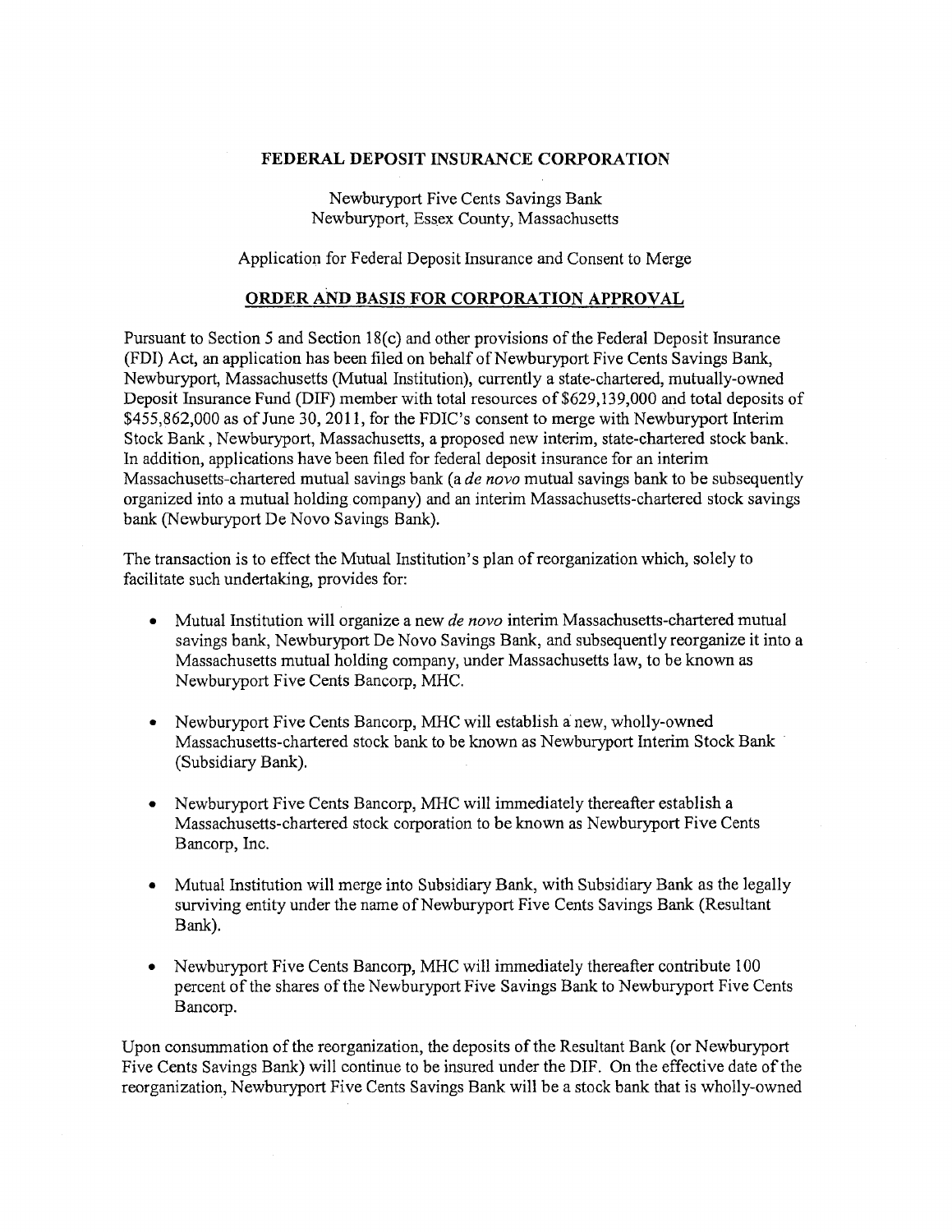by Newburyport Five Cents Bancorp, Inc., which will be wholly-owned by Newburyport Five Cents Bancorp, MHC. Applications establishing Newburyport Five Cents Bancorp, Inc. and Newburyport Five Cents Bancorp, MHC have been approved by the Federal Reserve Bank of Boston. Also, the Commonwealth of Massachusetts has granted Newburyport Five Cents Savings Bank the authority to conduct banking business and *is expected* to approve the mutual savings bank and a stock savings bank in the near-term. Following consummation of the merger, Newburyport Five Cents Savings Bank will operate the same banking business, with the same management, at the same locations now being served by the Mutual Institution. The proposed transaction, per se, will not alter the competitive structure ofbahking in the market served by the Mutual Institution. Newburyport Five Cents Savings Bank main office will continue to be located at 63 State Street, Newburyport, Massachusetts.

Notice of the proposed transaction, in a form approved by the FDIC, has been published pursuant to the FDI Act. A review of available information, including the Community Reinvestment Act (CRA) Statement of the proponent, disclosed no inconsistencies with the purposes of the CRA. Newburyport Five Cents Savings Bank is expected to continue to meet the credit needs of its community, consistent with the safe and sound operation of the institution.

In connection with the merger application, the FDIC has taken into consideration the financial and managerial resources and future prospects of the proponent banks and the Resultant Bank, the convenience and needs of the community to be served, and the effect of the proposed transaction on competition. The FDIC has also taken into consideration the effectiveness of the insured depository institutions involved in the proposed merger transaction in combating moneylaundering activities, and the risk posed by the transaction to the stability of the U.S. banking or financial system.

In addition, the FDIC has fully considered all available facts and information relevant to the factors of Section 6 of the FDI Act relating to the applications for federal deposit insurance for Newburyport De Novo Savings Bank and Newburyport Interim Stock Bank.

Having found favorably on all statutory factors, it is the FDIC's judgment that the applications for Consent to Merge and for federal deposit insurance should be and are hereby approved, subject to the following conditions, some of which are continuing in nature:

- 1. That, except for the proposed contribution of Newburyport Five Cents Savings Bank stock by Newburyport Five Cents Bancorp, MHC to Newburyport Five Cents Bancorp, Inc., no shares of the stock of Newburyport Five Cents Savings Bank shall be sold, transferred or otherwise disposed of, to any person (including any Employee Stock Ownership Plan) unless prior notice is provided to, and non-objection is received from the FDIC;
- 2. That, prior to a sale, transfer or other disposition of any shares of Newburyport Five Cents Bancorp, Inc. by Newburyport Five Cents Bancorp, MHC, to any person (including any Employee Stock Ownership Plan) or a conversion of Newburyport Five Cents Bancorp, MHC, to stock form, Newburyport Five Cents Savings Bank will provide written notification to the FDIC and provide the FDIC with copies of all documents filed with the state and Federal banking and/or securities regulators in connection with any sale, transfer, disposition or conversion;